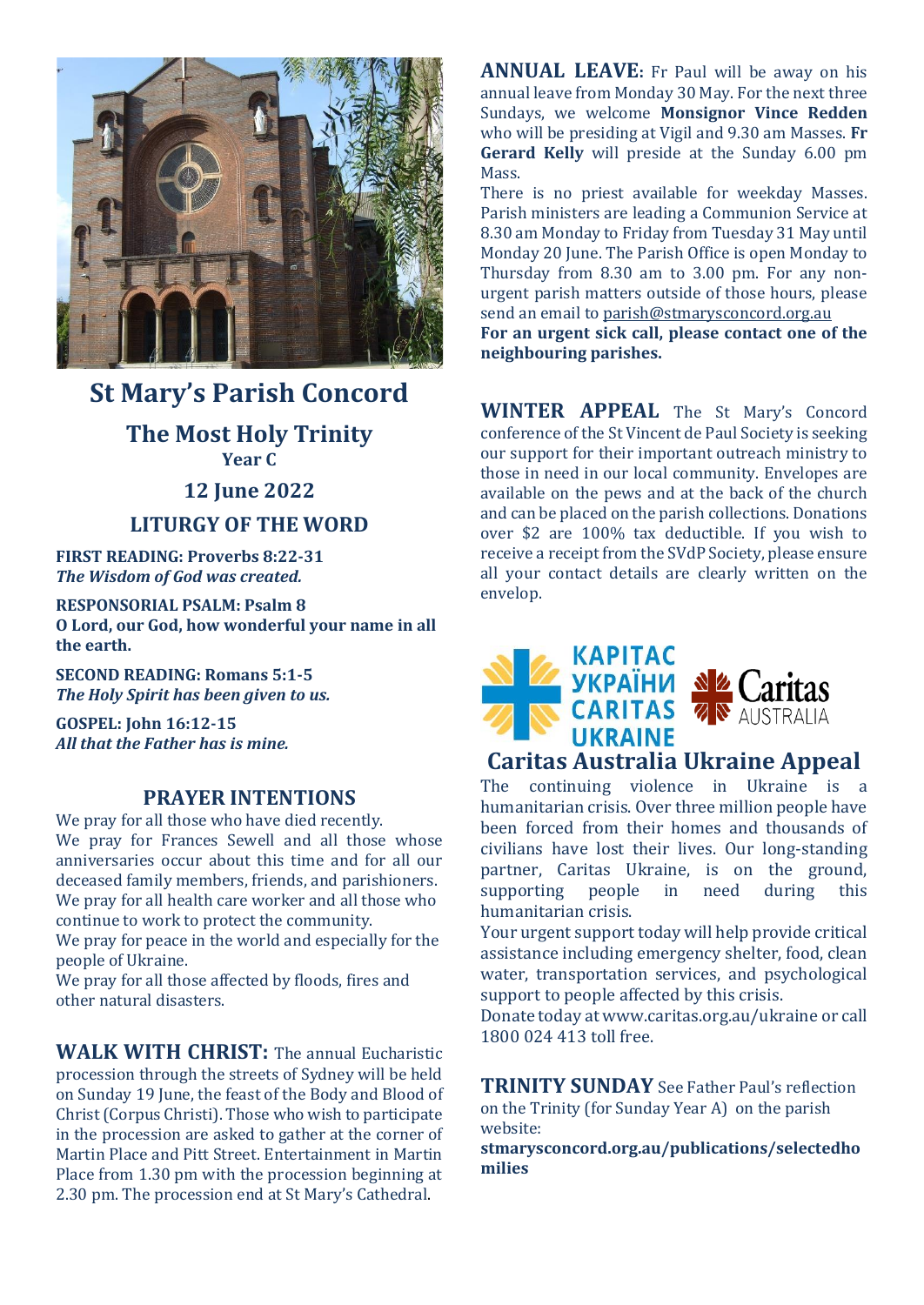## **World Meeting of Families | 22 - 26 June 2022**

Every three years since 1994, the Church has celebrated the World Meeting of Families in a different city of the world. In 2022 the event will be hosted by the Diocese of Rome with Pope Francis leading special celebrations. However, the Holy Father has also asked that the World Meeting of Families be celebrated concurrently in every diocese of the world in 2022. The idea is for families to gather locally around their bishop to explore and celebrate the theme of "Family love: A vocation and a path to holiness." You can discover local Australian events or explore the resources with your own family by visiting: **[www.family.catholic.org.au](https://pmrc.ontraport.com/c/s/2Q9/H5O7/6/rw2R/6AM/69Cany/6ZBgDeseg0/P/P/Qb)**

**SCHOOL ENROLMENT 2023:** St Mary's School is now enrolling students for Kindergarten in 2023. An application form is available from the school office or phone 9744 0260 or email your request to [info@stmconcord.catholic.edu.au](mailto:info@stmconcord.catholic.edu.au)

Visit the school website for more information [www.stmconcord.catholic.edu.au.](http://www.stmconcord.catholic.edu.au/)

We look forward to welcoming new families into the school and parish communities.

**FIRST HOLY COMMUNION** will be celebrated within a special 11.00 am Mass on Sundays 21 and 28 August 2022.

**Registration will only open on Monday 20 June and will close on Friday 1 July.**

**More details about how to register will be available in the coming weeks in the parish bulletin and on the parish website.**

Due to the ongoing presence of COVID in the community the number of applicants for each First Holy Communion Mass will be limited and each date will be closed when that limit is reached.

The number of family members who can be present at those Masses will also be limited due to health issues.

**FIRST HOLY COMMUNION ON OTHER DATES** As happened last year, a family can nominate to

celebrate First Holy Communion at any parish Sunday Mass. There will be no limit placed on the number of family members present at a parish Mass.

If you wish to celebrate your child's First Holy Communion before August, please contact the Parish Office to discuss other possible dates.

**SYDNEY METRO WEST** is the new metro railway connecting Parramatta to the Sydney central business district (CBD). One of the stations, to be called Burwood North, is located at the corner of Parramatta Road and Burwood Road For more information go to: [https://caportal.com.au/tfnsw/sydmetrowest/virtual](https://caportal.com.au/tfnsw/sydmetrowest/virtual-station)[station](https://caportal.com.au/tfnsw/sydmetrowest/virtual-station)

### **PROTECTING OUR CHILDREN**

The Catholic Archdiocese of Sydney Safeguarding Office provides support and training for parish communities to ensure that our communities offer a safe and caring environment. The Safeguarding Office also provides support for those who have suffered abuse.

If you or a person close to you has been abused by someone working or ministering within the Archdiocese of Sydney, the Safeguarding Office will listen to you respectfully, offer support and discuss the options you have available to you. Please contact the Safeguarding and Ministerial Integrity Office on phone: 9390 5812.

### **TAX RECEIPT FOR PLANNED GIVING**

Thank you to all those who have been able to support the Mission of the parish through your contributions to the parish Sunday collections.

All those who contribute through the parish envelopes will receive a receipt but only those who have requested a *tax receipt* will receive one.

Because not all contributors require a *tax receipt*, in 2017 parishioners were asked to register with the parish if they did **require a** *tax receipt*.

Those who have registered for 2021-2022 will receive a tax receipt that gives 50% tax deductibility for contributions **received by 30 June 2022.**

Any contributor who has not previously requested a tax receipt, may do so for **the new financial year** (2022-2023) by contacting the parish office, but we

must receive your request by Friday 10 June 2022.

We will presume that those who have registered in the past still wish to receive a tax deduction. However, if your circumstances have changed and you no longer require a *tax receipt*for 2022-2023, please contact the parish office.

## **Acknowledgement of Country**



**We acknowledge the Wangal people of the Eora nation as the traditional custodians of this land.**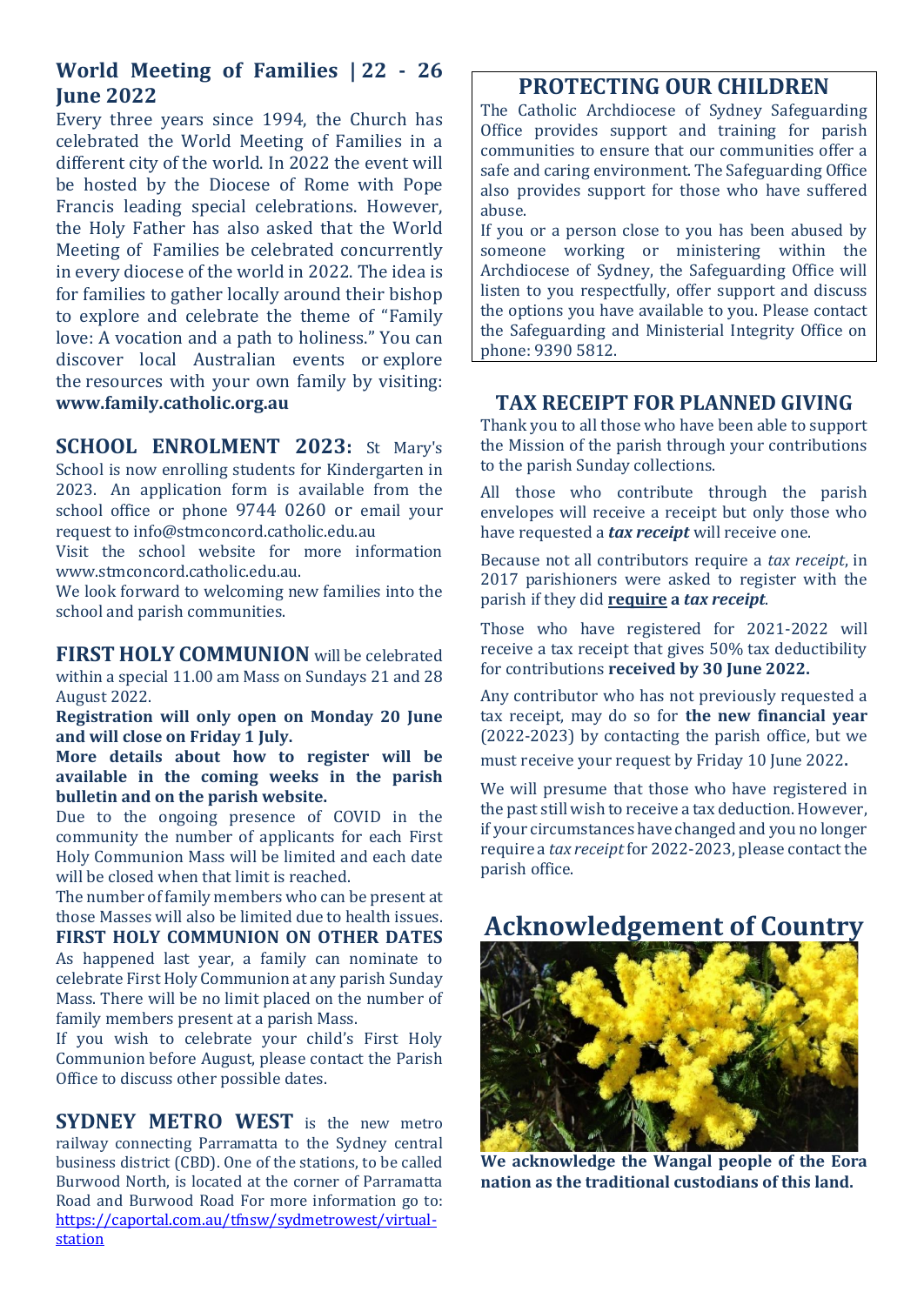**HERITAGE SIGNS**: In 2020 St Mary's Parish commissioned five heritage signs to mark the sesquicentenary of the parish. They recall historical parish buildings that once existed on the parish site: the first church (1845), the second church (1874), the presbytery (1882), the first school building (1894) and the convent (1898). The signs have been placed close to the original locations of the buildings.

# **St Mary's School Concord**

The 1845 church also served as a hall and from 1846 as a classroom for a one-teacher school with John Clancy as the first schoolmaster.

When John Clancy retired due to ill health in 1858, he was followed by a series of lay teachers. Records are unclear about the school's operation in the 1860s but when St Mary's Parish was established in 1870, the existing one-teacher school became part of St Mary's Parish.



#### **The First School Building 1894** *The photo was taken 1917 as the hall was under construction (on the left).*

When the New South Wales Colonial Government withdrew funding for denominational schools in 1879, it became more difficult for the parish to pay the salary of the teacher and to maintain the school.

Fr Callaghan McCarthy, the first parish priest, asked the Sisters of Charity to take charge of the school and in 1883 the Sisters began travelling each day from Ashfield to teach in the school-hall.

The first school building was erected on the parish site in 1894. It stood on the western side of the present Church Forecourt on what is now the "grass" area within the school precinct. The foundation stone laid by Cardinal Moran on 2 December 1894 can now be seen on the western side of the church steps. St Mary's School continued to grow and expand.



In 1917 a new hall was built with classrooms above and after the present church opened in 1929, the second church built in 1874 was used for classes. In 1940 a new infants' school building was built facing Burton Street and in 1956 a Commercial College for girls was built on the site of the second church.



*The 1972 block after the 2000-2001 renovations. It was demolished in 2011*

When more classrooms were needed in the 1970s, the first school building that had opened in 1894 was demolished to make way for a new block of classrooms which was blessed and opened by Archbishop James Freeman on 3 September 1972.

Kindergarten moved into the new classrooms until almost forty years later when, in 2011, another new classroom block was built for Kindergarten along the Parramatta Road boundary of the school precinct. That project also enabled the 1972 classrooms to be demolished to create the present "grass" area.

### **Didaskó Catholic Adult Faith Formation**

The Parish Renewal Team of the Archdiocese of Sydney is offering Sydney Catholics an opportunity to grow in their faith with spiritual, intellectual and practical formation.

Didaskó offers an online short course each month which aims to build a culture of formation in our parishes. Courses are delivered online over three evenings at a cost of \$25 per course. Bishop Richard Umbers, Auxiliar Bishop in Sydney, will present the first course on Mondays 1 and 8 June, and Tuesday 14 June from 7:30pm–8:45pm, with the topic "What Catholic Christians Believe: An Introduction to the Catechism." Register at [www.gomakedisciples.org.au/cas-events/](https://comms.sydneycatholic.org/ch/75218/bxqq7/2219737/cxHaylqe_G2Ku55e3z8xsxqITNu92ThlPqPyUpar.html)